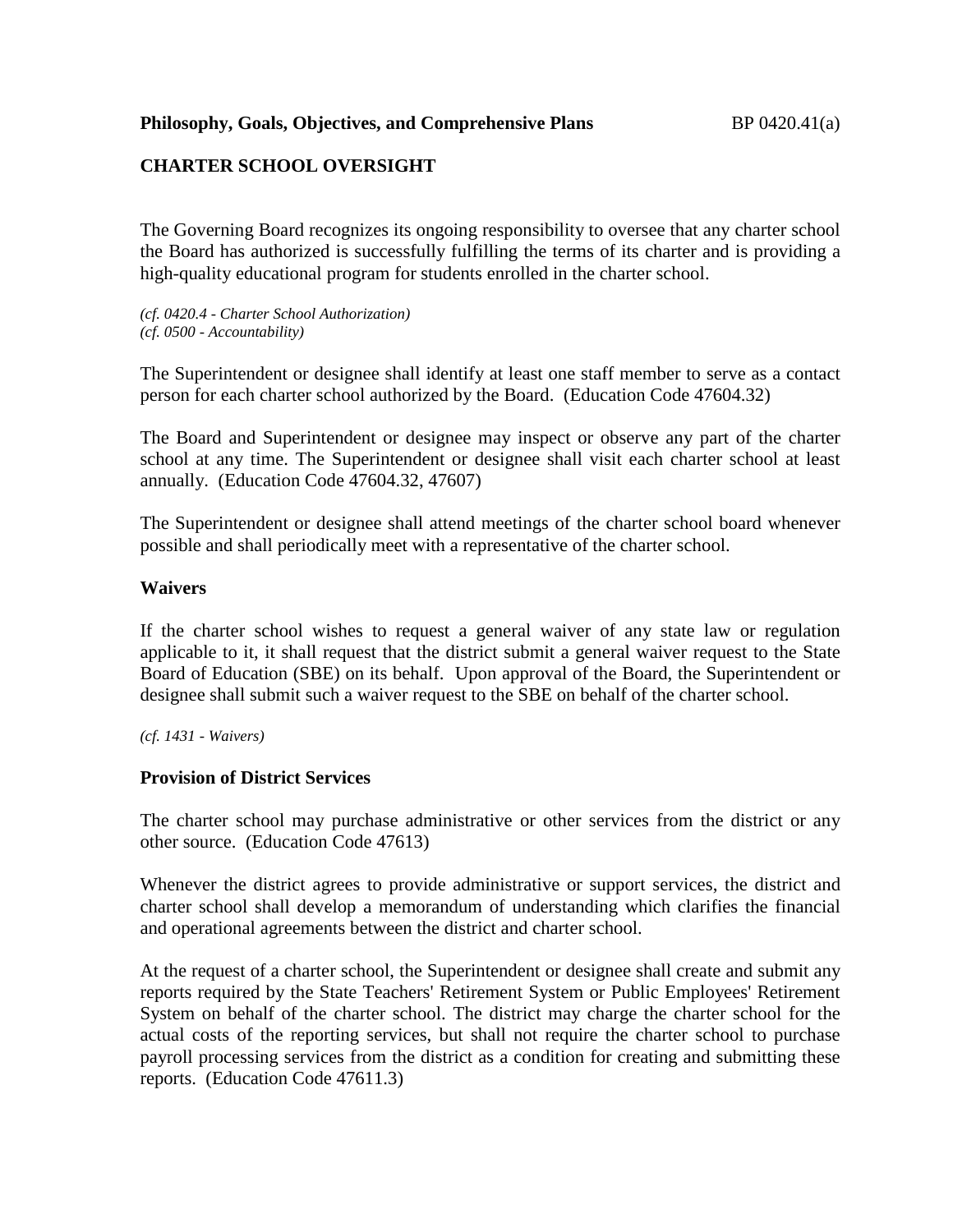## **Material Revisions to Charter**

Material revisions to a charter may only be made with Board approval. Material revisions shall be governed by the same standards and criteria that apply to new charter petitions as set forth in Education Code 47605 and shall include, but not be limited to, a reasonably comprehensive description of any new requirement for charter schools enacted into law after the charter was originally granted or last renewed. (Education Code 47607)

If an approved charter school proposes to establish or move operations to one or more additional sites, the charter school shall request a material revision to its charter and shall notify the Board of those additional locations. The Board shall consider approval of the additional locations at an open meeting. (Education Code 47605)

The Board shall have the authority to determine whether a proposed change in charter school operations constitutes a material revision of the approved charter.

## **Monitoring Charter School Performance**

The Superintendent or designee shall monitor the charter school to determine whether it complies with all legal requirements applicable to charter schools, including making all reports required of charter schools in accordance with Education Code 47604.32. Any violations of law shall be reported to the Board.

The Board shall monitor each charter school to determine whether it is achieving, both schoolwide and for all groups of students served by the school, the measurable student outcomes set forth in the charter. This determination shall be based on the measures specified in the approved charter and on the charter school's annual review and assessment of its progress toward the goals and actions identified in its local control and accountability plan (LCAP).

The Board shall monitor the fiscal condition of the charter school based on any financial information obtained from the charter school, including, but not limited to, the charter school's preliminary budget, annual update of the school's LCAP, first and second interim financial reports, and final unaudited report for the full prior year. (Education Code 47604.32, 47604.33, 47606.5)

The district may charge up to one percent of a charter school's revenue for the actual costs of supervisorial oversight of the school. However, if the district is able to provide substantially rent-free facilities to the charter school, the district may charge up to three percent of the charter school's revenue for actual costs of supervisorial oversight or, if the facility is provided under Education Code 47614, the pro-rata share facilities costs calculated pursuant to 5 CCR 11969.7. If the district charges the pro-rata share, it may also charge one percent of the charter school's revenue in oversight fees. (Education Code 47613)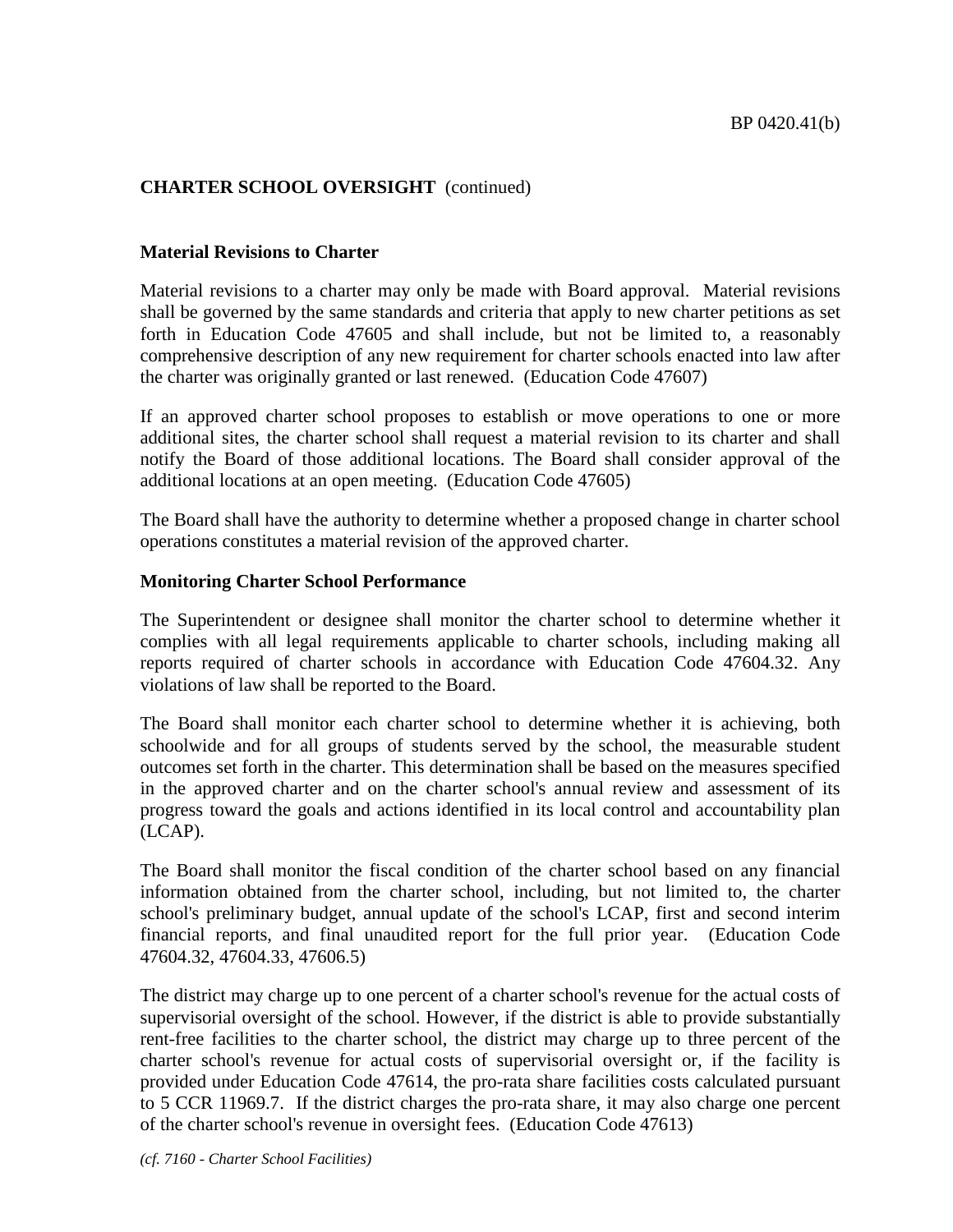## **Technical Assistance/Intervention**

If, in three out of four consecutive school years, a charter school fails to improve outcomes for three or more student subgroups identified in Education Code 52052, or for all of the student subgroups if the school has fewer than three, in regard to one or more state or school priorities identified in the charter, the district: (Education Code 47607.3)

- 1. Shall provide technical assistance to the charter school using an evaluation rubric adopted by the SBE pursuant to Education Code 52064.5
- 2. May request that the Superintendent of Public Instruction (SPI), with SBE approval, assign the California Collaborative for Educational Excellence to provide advice and assistance to the charter school pursuant to Education Code 52074

If a charter school receiving federal Title I funding has been identified for program improvement, it shall implement improvement strategies in accordance with its existing school improvement plan.

#### *(cf. 0520.2 - Title I Program Improvement Schools)*

In accordance with law, the Board may deny a charter school's renewal petition or may revoke a charter based on the charter school's poor performance, especially with regard to the academic achievement of all numerically significant subgroups of students served by the charter school.

*(cf. 0420.42 - Charter School Renewal) (cf. 0420.43 - Charter School Revocation)*

## **Complaints**

Each charter school shall establish and maintain policies and procedures to enable any person to file a complaint, in accordance with the uniform complaint procedures as specified in 5 CCR 4600-4687, alleging the school's noncompliance with Education Code 47606.5 or 47607.3. (Education Code 52075)

#### *(cf. 1312.3 - Uniform Complaint Procedures)*

A complainant who is not satisfied with the decision may appeal the decision to the SPI. (Education Code 52075)

If the charter school finds merit in the complaint or the SPI finds merit in an appeal, a remedy shall be provided to all affected students and parents/guardians. (Education Code 52075)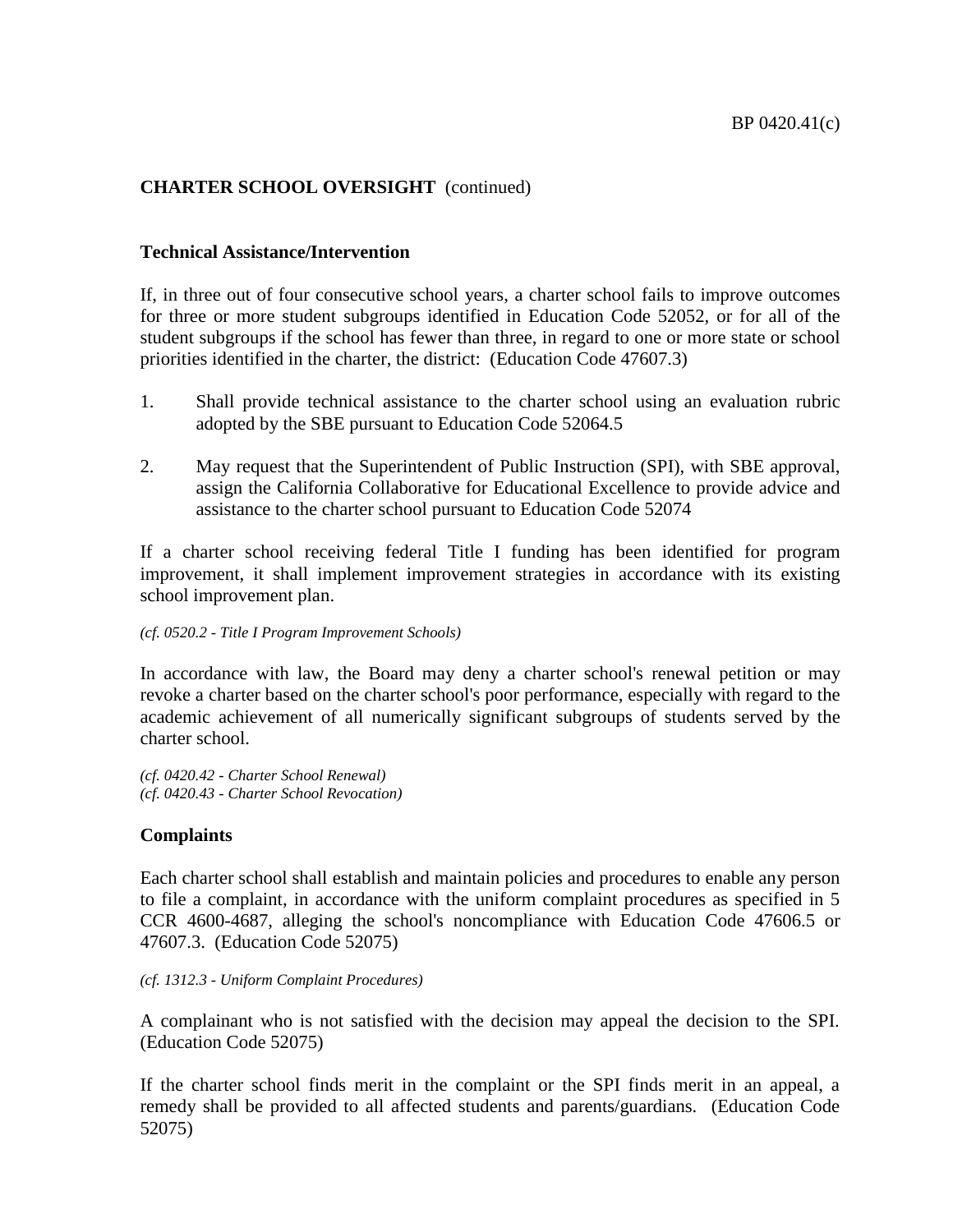### **School Closure**

In the event that the Board revokes or denies renewal of a charter or the school ceases operation for any reason, the Superintendent or designee shall, when applicable in accordance with the charter and/or a memorandum of understanding, provide assistance to facilitate the transfer of the charter school's former students and to finalize financial reporting and close-out.

The Superintendent or designee shall provide notification to the California Department of Education, within 10 calendar days of the Board's action, if renewal of the charter is denied, the charter is revoked, or the charter school will cease operation for any reason.

Such notification shall include, but not be limited to, a description of the circumstances of the closure, the effective date of the closure, and the location of student and personnel records. (Education Code 47604.32; 5 CCR 11962.1)

*Legal Reference: (see next page)*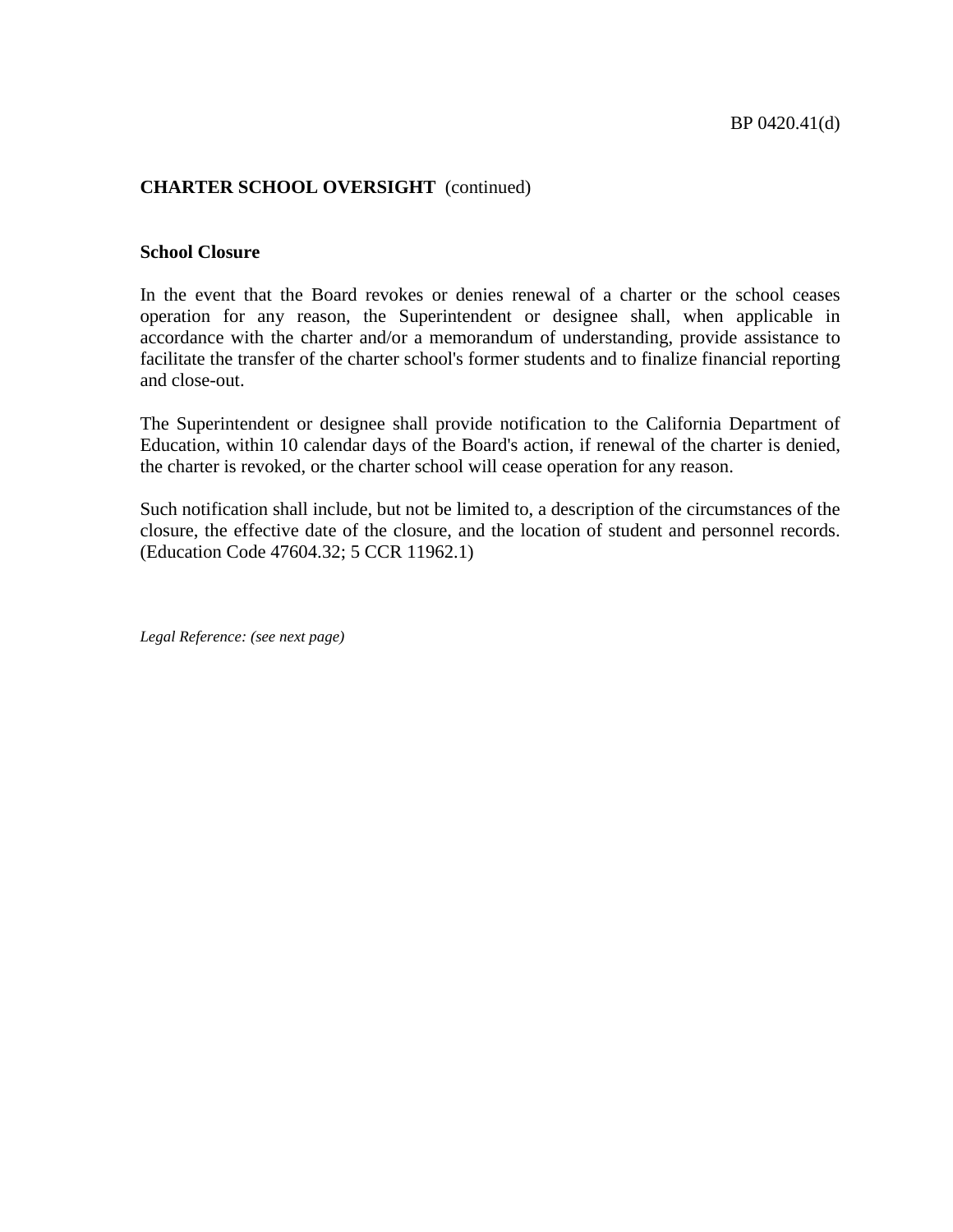*Legal Reference:*

*EDUCATION CODE 215 Suicide prevention policy 220 Nondiscrimination 221.9 Sex equity in competitive athletics 222 Lactation accommodations for students 17280-17317 Field Act 17365-17374 Field Act, fitness for occupancy 35330 Field trips and excursions; student fees 38080-38086 School meals 39831.3 Transportation safety plan 39843 Disciplinary action against bus driver; report to Department of Motor Vehicles 42100 Annual statement of receipts and expenditures 44030.5 Reporting change in employment status due to alleged misconduct 44237 Criminal record summary 44691 Information on detection of child abuse 44830.1 Certificated employees, conviction of a violent or serious felony 45122.1 Classified employees, conviction of a violent or serious felony 47600-47616.7 Charter Schools Act of 1992 47634.2 Nonclassroom-based instruction 47640-47647 Special education funding for charter schools 48000 Minimum age of admission for kindergarten; transitional kindergarten 48010-48011 Minimum age of admission (first grade) 48850-48859 Educational placement of foster youth and homeless students 48907 Students' exercise of free expression; rules and regulations 48950 Student speech and other communication 49011 Student fees 49061 Student records 49110 Authority of issue work permits 49414 Epinephrine auto-injectors 49475 Health and safety, concussions and head injuries 51224.7 Mathematics placement policy 51225.6 Instruction in cardiopulmonary resuscitation 51745-51749.3 Independent study 52051.5-52052 Academic performance index, applicability to charter schools 52060-52077 Local control and accountability plans 52075 Uniform complaint procedures 56026 Special education 56145-56146 Special education services in charter schools 60600-60649 Assessment of academic achievement 60850-60859 High school exit examination 69432.9 Cal Grant program; notification of grade point average CORPORATIONS CODE 5110-6910 Nonprofit public benefit corporations GOVERNMENT CODE 1090-1099 Prohibitions applicable to specified officers 3540-3549.3 Educational Employment Relations Act 81000-91014 Political Reform Act of 1974*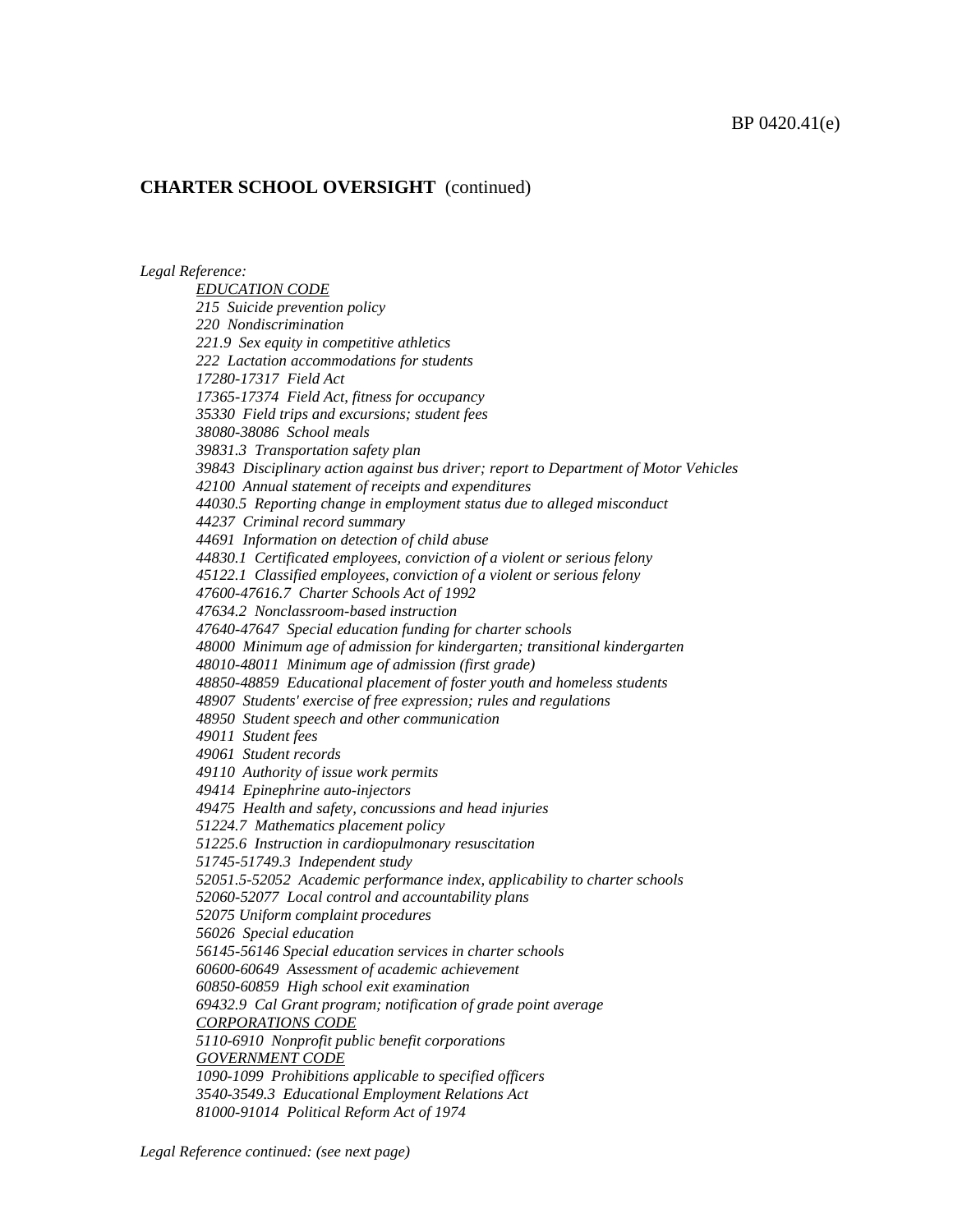*Legal Reference: (continued) HEALTH AND SAFETY CODE 104420 Tobacco Use Prevention Education grant program 104559 Tobacco-free schools LABOR CODE 1198.5 Personnel records related to performance and grievance PENAL CODE 667.5 Definition of violent felony 1192.7 Definition of serious felony CALIFORNIA CONSTITUTION Article 9, Section 5 Common school system Article 16, Section 8.5 Public finance; school accountability report card CODE OF REGULATIONS, TITLE 5 4600-4687 Uniform complaint procedures 11700.1-11705 Independent study 11960-11969 Charter schools 15497.5 Local control and accountability plan template CODE OF REGULATIONS, TITLE 24 101 et seq. California Building Standards Code UNITED STATES CODE, TITLE 20 6311 State plan 7221-7221j Charter schools UNITED STATES CODE, TITLE 42 11431-11435 McKinney-Vento Homeless Assistance Act CODE OF FEDERAL REGULATIONS, TITLE 34 200.1-200.78 Accountability COURT DECISIONS Ridgecrest Charter School v. Sierra Sands Unified School District, (2005) 130 Cal.App.4th 986 ATTORNEY GENERAL OPINIONS 89 Ops.Cal.Atty.Gen. 166 (2006) 80 Ops.Cal.Atty.Gen. 52 (1997) 78 Ops.Cal.Atty.Gen. 297 (1995) CALIFORNIA OFFICE OF ADMINISTRATIVE HEARINGS DECISIONS Student v. Horizon Instructional Systems Charter School, (2012) OAH Case No. 2011060763*

*Management Resources:*

*CSBA PUBLICATIONS Charter Schools: A Guide for Governance Teams, rev. 2016 CALIFORNIA DEPARTMENT OF EDUCATION PUBLICATIONS Every Student Succeeds Act 2016-17 School Year Transition Plan, April 2016 California School Accounting Manual Sample Copy of a Memorandum of Understanding Pupil Fees, Deposits, and Other Charges, Fiscal Management Advisory 12-02, April 24, 2013 Special Education and Charter Schools: Questions and Answers, September 10, 2002 U.S. DEPARTMENT OF EDUCATION GUIDANCE Charter Schools Program: Title V, Part B of the ESEA, April 2011*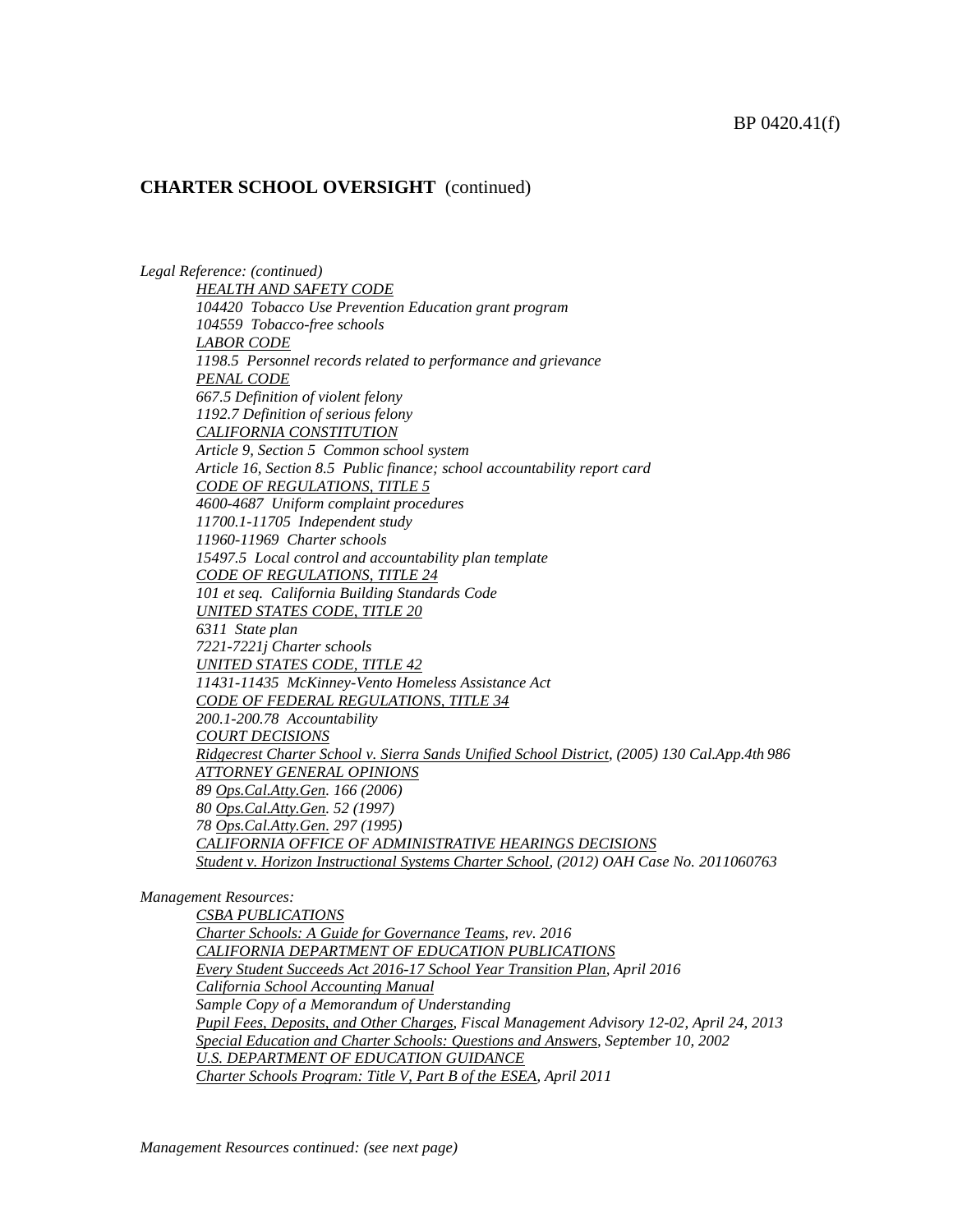*Management Resources: (continued) WEB SITES CSBA: http://www.csba.org California Charter Schools Association: http://www.calcharters.org California Department of Education, Charter Schools: http://www.cde.ca.gov/sp/cs National Association of Charter School Authorizers: http://www.qualitycharters.org U.S. Department of Education: http://www.ed.gov*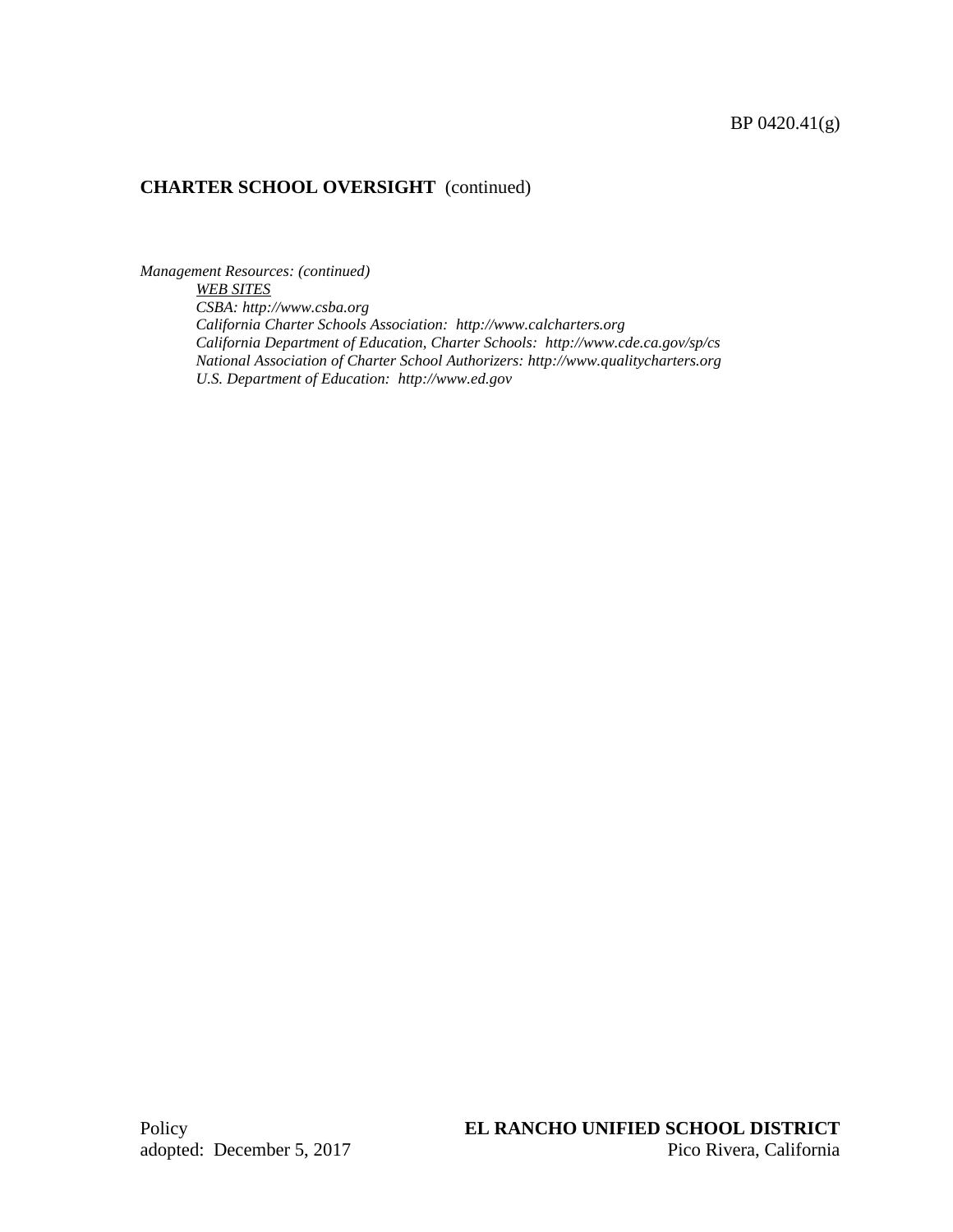## **CHARTER SCHOOL OVERSIGHT**

## **REQUIREMENTS FOR CHARTER SCHOOLS**

Charter schools shall be subject to the terms of their charters, any memorandum of understanding with their chartering authority, and other legal requirements that expressly include charter schools, including, but not limited to, requirements that each charter school:

- 1. Be nonsectarian in its programs, admission policies, employment practices, and all other operations (Education Code 47605)
- 2. Not discriminate against any student on the basis of the characteristics listed in Education Code 220 (Education Code 47605)
- 3. Not charge tuition (Education Code 47605)
- 4. Not charge student fees for any activity that is an integral component of the educational program, except as authorized by those Education Code provisions that explicitly apply to charter schools
- 5. Adhere to all laws establishing the minimum age for public school attendance (Education Code 47610)
- 6. Serve students who are California residents and who, if over 19 years of age, are continuously enrolled in a public school and making "satisfactory progress" toward a high school diploma as defined in 5 CCR 11965 (Education Code 47612)
- 7. Serve students with disabilities in the same manner as such students are served in other public schools (Education Code 47646, 56145)
- 8. Admit all students who wish to attend the school, according to the following criteria and procedures:
	- a. Admission to the charter school shall not be determined according to the student's place of residence, or that of his/her parents/guardians, within the state, except that any existing public school converting partially or entirely to a charter school shall adopt and maintain a policy giving admission preference to students who reside within the school's former attendance area. (Education Code 47605)

If a charter school will be physically located in a public elementary school attendance area in which 50 percent or more of the student enrollment is eligible for free or reduced-price meals, it may also establish an admissions preference for students who are currently enrolled in the public elementary school and for students who reside in the public school attendance area. (Education Code 47605.3)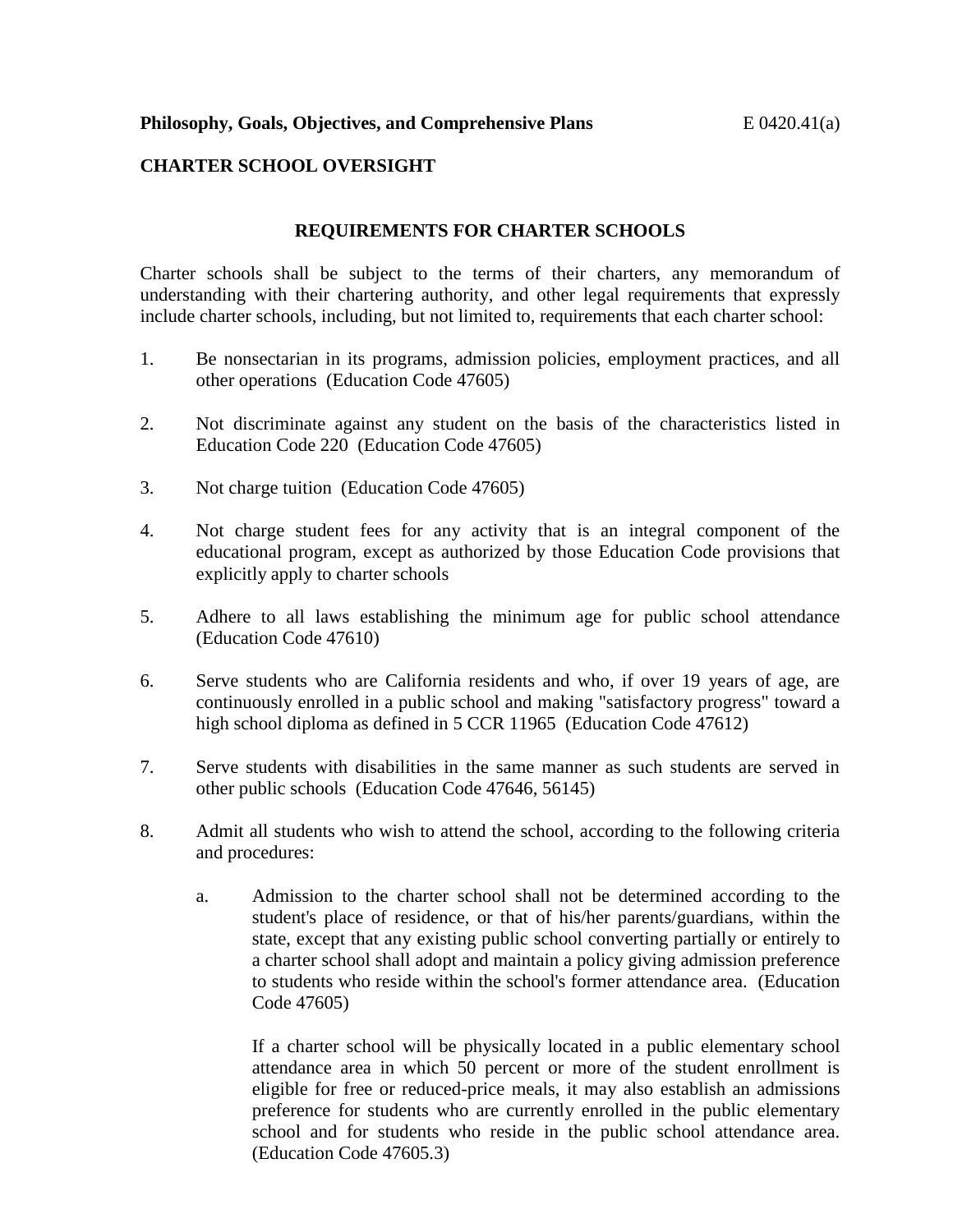- b. If the number of students who wish to attend the charter school exceeds the school's capacity, attendance shall be determined by a public random drawing. However, preference shall be extended to students currently attending the charter school and students who reside in the district, except as provided for in Education Code 47614.5. (Education Code 47605)
- c. Other admissions preferences may be permitted by the chartering district on an individual school basis consistent with law. (Education Code 47605)
- 9. Immediately enroll a homeless student, except where such enrollment would conflict with Education Code 47605(d) (Education Code 48850; 42 USC 11431-11435)
- 10. Comply with the requirements of Education Code 48850-48859 regarding the enrollment and placement of foster youth (Education Code 48853.5, 48859)
- 11. If the school offers a kindergarten program: (Education Code 48000)
	- a. Offer a transitional kindergarten (TK) program to students whose fifth birthday is from September 2 through December 2
	- b. Ensure that any credentialed teacher first assigned to teach a TK class after July 1, 2015 meets the qualifications specified in Education Code 48000 by August 1, 2020
- 12. Require its teachers to hold a certificate, permit, or other document issued by the Commission on Teacher Credentialing (CTC) equivalent to that which a teacher in other public schools would be required to hold (Education Code 47605)
- 13. Provide annual training on child abuse and neglect reporting requirements to employees and persons working on their behalf who are mandated reporters, within the first six weeks of each school year or within six weeks of employment (Education Code 44691)
- 14. Not hire any person, in either a certificated or classified position, who has been convicted of a violent or serious felony except as otherwise provided by law (Education Code 44830.1, 45122.1)
- 15. Report to the CTC any change in a certificated employee's employment status (dismissal, nonreelection, resignation, suspension, unpaid administrative leave for more than 10 days, retirement, or other decision not to employ or reemploy) as a result of an allegation of misconduct or while an allegation of misconduct is pending (Education Code 44030.5)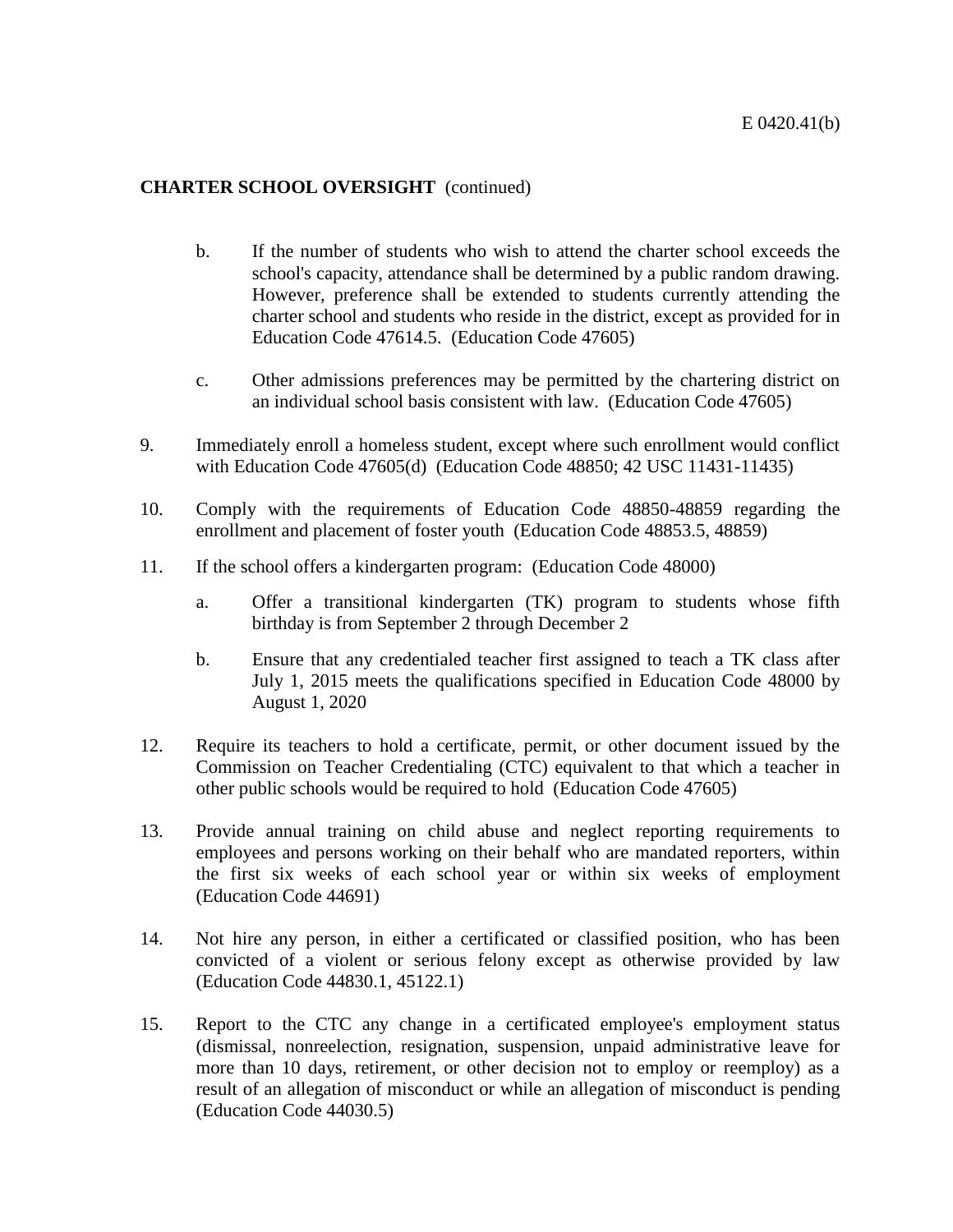- 16. Meet the requirements of Education Code 47611 regarding the State Teachers' Retirement System (Education Code 47610)
- 17. Meet the requirements of Government Code 3540-3549.3 related to collective bargaining in public education employment (Education Code 47611.5)
- 18. If the school serves students in grade 9, adopt a fair, objective, and transparent mathematics placement policy, with specified components (Education Code 51224.7)
- 19. Meet all statewide standards and conduct any statewide assessments applicable to noncharter public schools (Education Code 47605, 47612.5, 60605, 60850-60859)
- 20. Until July 31, 2018, grant a high school diploma to any student who completed grade 12 in the 2003-04 school year or a subsequent school year and who has met all applicable graduation requirements other than the passage of the high school exit examination (Education Code 60851.6)
- 21. Offer at least the number of instructional minutes required by law for the grade levels provided by the charter school (Education Code 46201.2, 47612.5)
- 22. If the school provides independent study, meet the requirements of Education Code 51745-51749.3, except that the school may be allowed to offer courses required for graduation solely through independent study as an exception to Education Code 51745(e) (Education Code 47612.5, 51747.3; 5 CCR 11705)
- 23. Identify and report to the Superintendent of Public Instruction (SPI) any portion of its average daily attendance that is generated through nonclassroom-based instruction, including, but not limited to, independent study, home study, work study, and distance and computer-based education (Education Code 47612.5, 47634.2; 5 CCR 11963.2)
- 24. If the school offers competitive athletics, annually post on the school's web site or on the web site of the charter operator the total enrollment of the school classified by gender, the number of students who participate in competitive athletics classified by gender, and the number of boys' and girls' teams classified by sport and by competition level (Education Code 221.9)
- 25. If the school offers an athletic program, annually provide an information sheet about concussion and head injury to athletes and their parents/guardians, which must be signed and returned to the school before the athlete initiates practice or competition. In the event that an athlete is suspected of sustaining a concussion or head injury in an athletic activity, he/she shall be immediately removed from the activity for the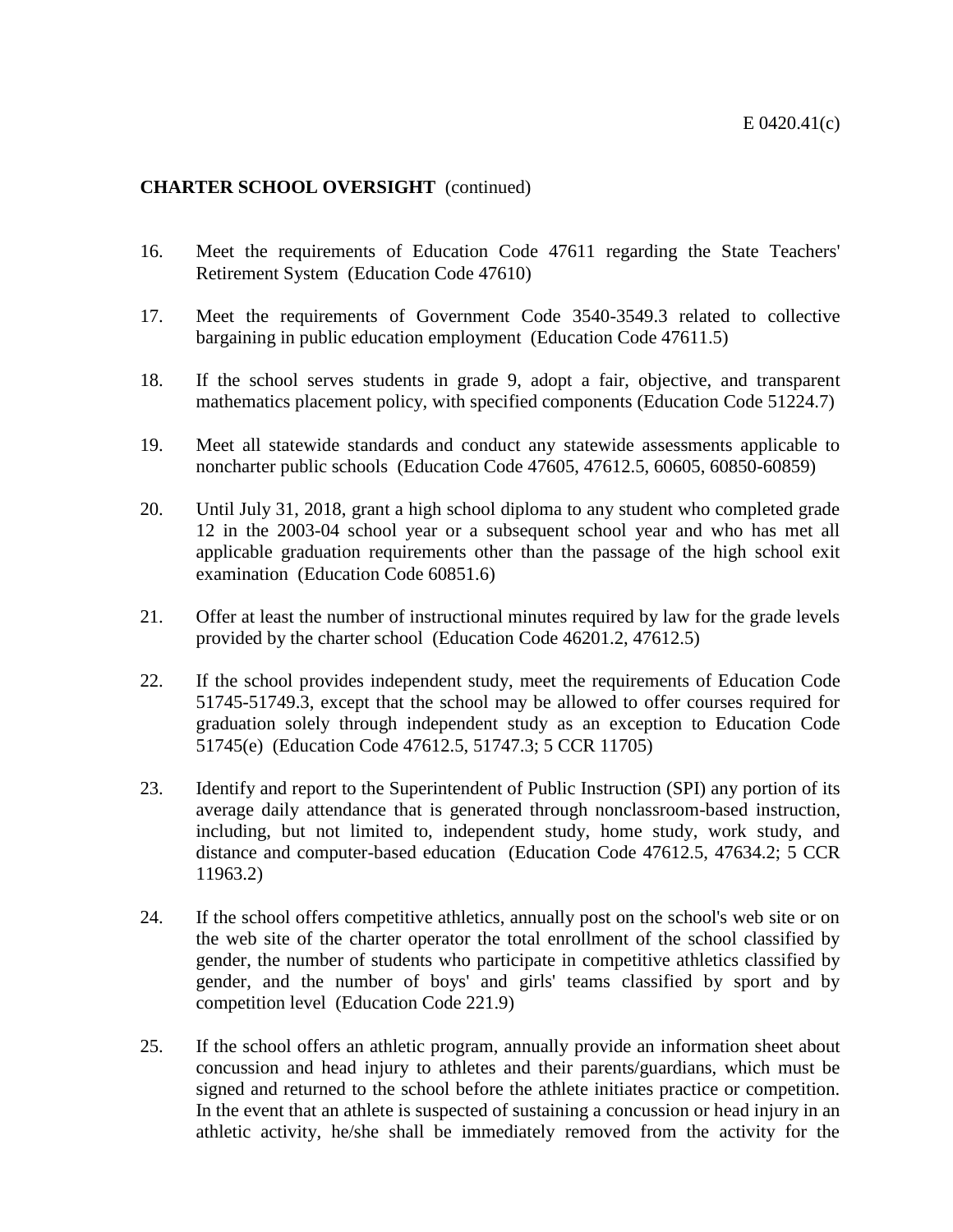remainder of the day and shall not be permitted to return to the activity until he/she is evaluated by a licensed health care provider and receives written clearance to return to the activity. (Education Code 49475)

- 26. On a regular basis, consult with parents/guardians and teachers regarding the school's educational programs (Education Code 47605)
- 27. Provide students the right to exercise freedom of speech and of the press including, but not limited to, the use of bulletin boards; the distribution of printed materials or petitions; the wearing of buttons, badges, and other insignia; and the right of expression in official publications (Education Code 48907, 48950)
- 28. Maintain written contemporaneous records that document all student attendance and make these records available for audit and inspection (Education Code 47612.5)
- 29. If a student subject to compulsory full-time education is expelled or leaves the charter school without graduating or completing the school year for any reason, notify the Superintendent of the school district of the student's last known address within 30 days and, upon request, provide that district with a copy of the student's cumulative record, including a transcript of grades or report card, and health information (Education Code 47605)
- 30. Electronically submit the grade point average of all students in grade 12 to the Student Aid Commission each academic year for use in the Cal Grant program, after notifying the students and their parents/guardians as applicable, by October 15 of each year, of the opportunity to opt out of being deemed a Cal Grant applicant within a specified period of time of at least 30 days (Education Code 69432.9)
- 31. Comply with the California Building Standards Code as adopted and enforced by the local building enforcement agency with jurisdiction over the area in which the charter school is located, unless the charter school facility meets either of the following conditions: (Education Code 47610, 47610.5)
	- a. The facility complies with the Field Act pursuant to Education Code 17280- 17317 and 17365-17374.
	- b. The facility is exclusively owned or controlled by an entity that is not subject to the California Building Standards Code, including, but not limited to, the federal government.
- 32. Provide reasonable accommodations on campus to a lactating student to express breast milk, breastfeed an infant child, or address other needs related to breastfeeding (Education Code 222)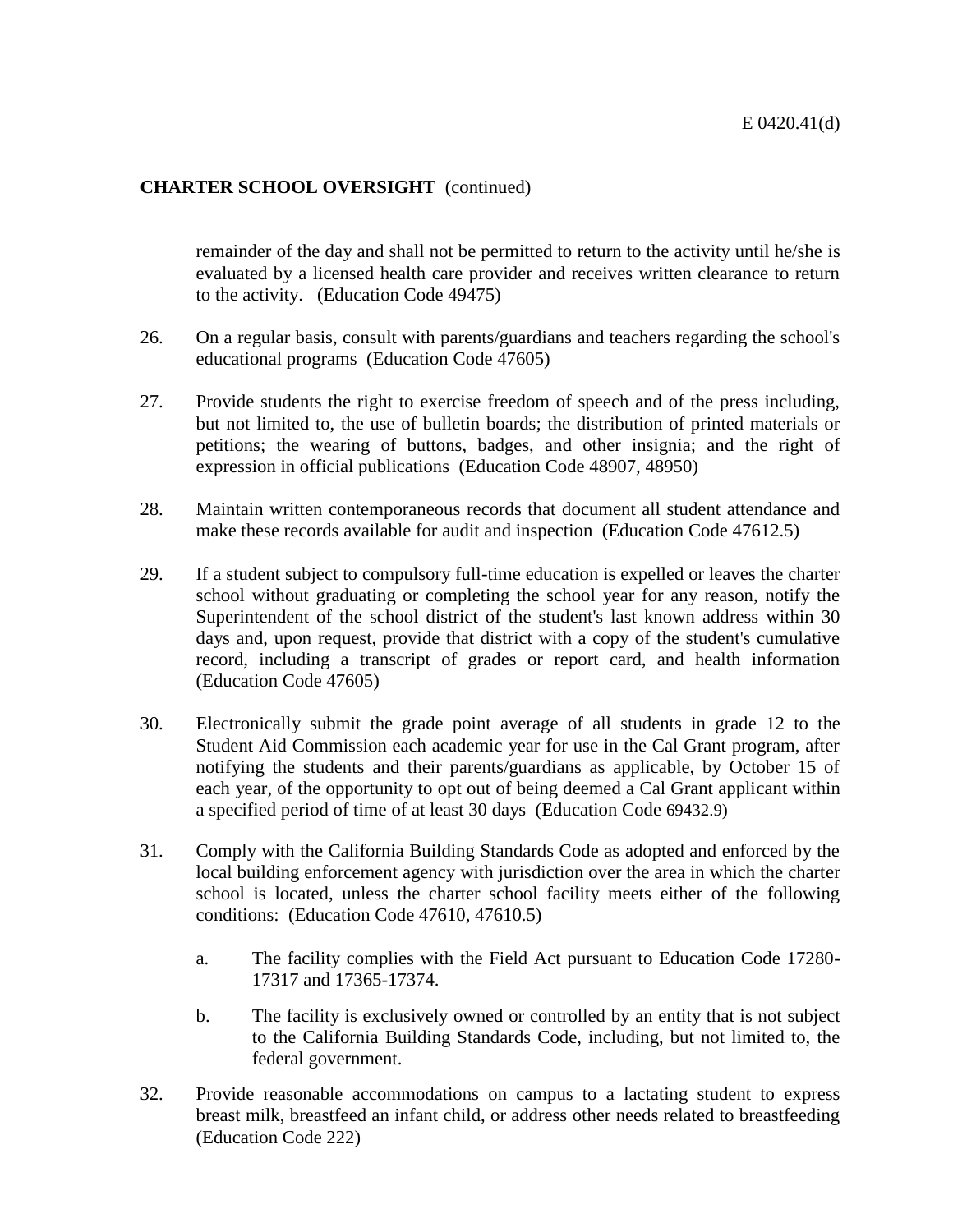- 33. Ensure the availability and proper use of emergency epinephrine auto-injectors by: (Education Code 49414)
	- a. Providing school nurses or other voluntary, trained personnel with at least one regular and one junior device for elementary schools and, for secondary schools, one regular device if there are no students who require a junior device
	- b. Distributing a notice at least once per school year to all staff requesting volunteers and describing the training that volunteers will receive
	- c. Providing defense and indemnification to volunteers for any and all civil liability from such administration
- 34. Promptly respond to all reasonable inquiries from the district, the county office of education, or the SPI, including, but not limited to, inquiries regarding the school's financial records (Education Code 47604.3)
- 35. Annually prepare and submit financial reports to the district Governing Board and the County Superintendent of Schools in accordance with the following reporting cycle:
	- a. By July 1, a preliminary budget for the current fiscal year. For a charter school in its first year of operation, financial statements submitted with the charter petition pursuant to Education Code 47605(g) will satisfy this requirement. (Education Code 47604.33)
	- b. By July 1 each year, an update of the school's goals and the actions to achieve those goals as identified in the charter, developed using the local control and accountability plan template in 5 CCR 15497.5. This report shall include a review of the progress toward the goals, an assessment of the effectiveness of the specific actions toward achieving the goals, a description of changes the school will make to the specific actions as a result of the review and assessment, and a listing and description of expenditures for the fiscal year implementing the specific actions. (Education Code 47604.33, 47606.5; 5 CCR 15497.5)

When conducting this review, the governing body of the school may consider qualitative information including, but not limited to, findings that result from any school quality reviews conducted pursuant to Education Code 52052 or any other reviews. To the extent practicable, data shall be reported in a manner consistent with how information is reported on a school accountability report card. The update shall be developed in consultation with teachers, principals, administrators, other school personnel, parents/guardians and students. (Education Code 47606.5)